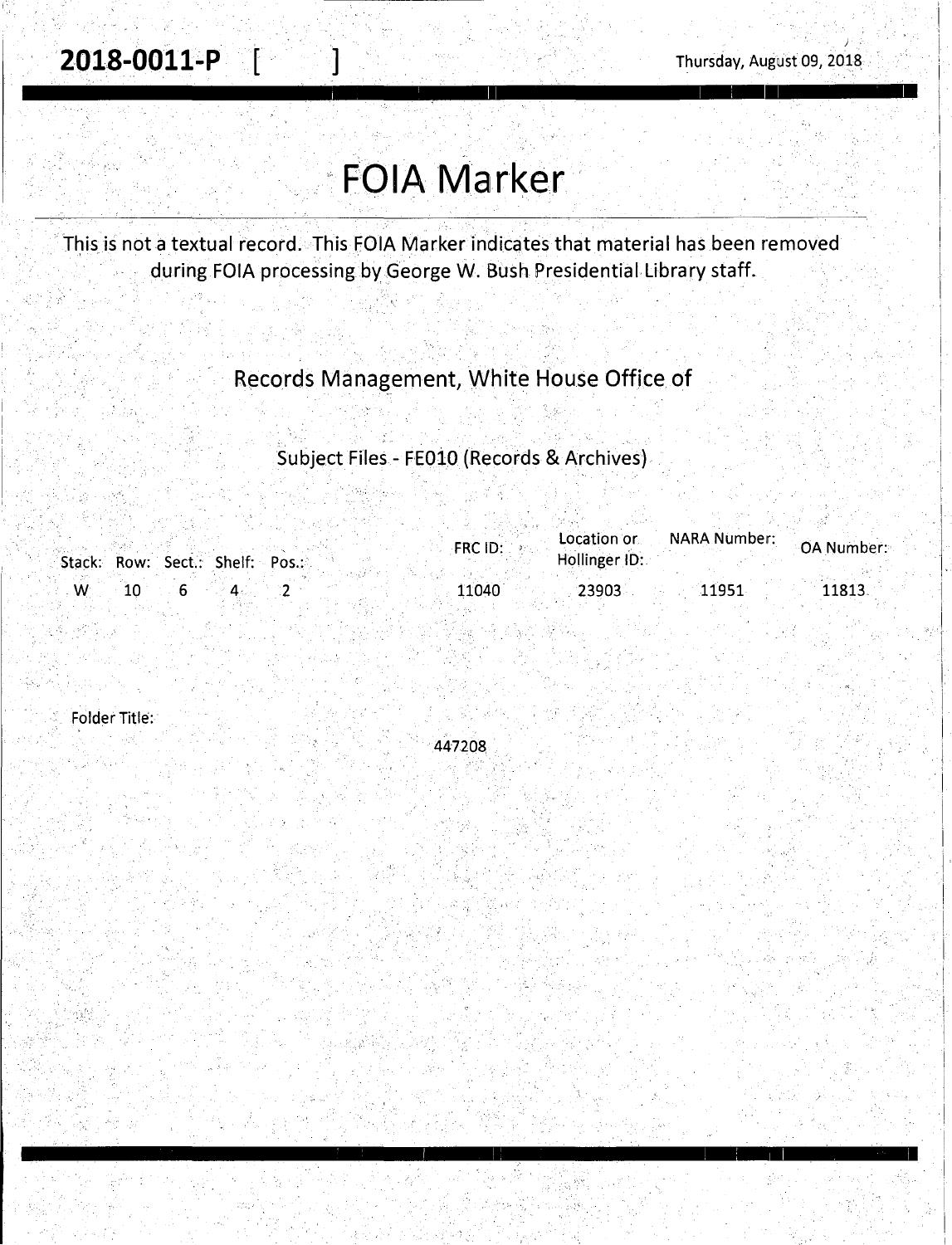# **Withdrawn/Redacted Material**

<u>I 11 januari 11 maart - Januari 11 maart - Januari 11 maart - Januari 11 maart - Januari 11 maart - Januari 1</u>

| <b>DOCUMENT</b><br>NO.   | <b>FORM</b>                                    | <b>SUBJECT/TITLE</b>                                            |                          |                                                                    | <b>PAGES</b> | <b>DATE</b> | <b>RESTRICTION(S)</b> |
|--------------------------|------------------------------------------------|-----------------------------------------------------------------|--------------------------|--------------------------------------------------------------------|--------------|-------------|-----------------------|
| 001                      | Memorandum                                     | ORM Website - To: Brett Kavanaugh - From: Terry                 |                          |                                                                    |              | 03/15/2001  | P5                    |
|                          |                                                | Good                                                            |                          |                                                                    |              |             |                       |
|                          |                                                |                                                                 |                          |                                                                    |              |             |                       |
|                          |                                                |                                                                 |                          |                                                                    |              |             |                       |
|                          |                                                |                                                                 |                          |                                                                    |              |             |                       |
|                          |                                                |                                                                 |                          |                                                                    |              |             |                       |
|                          |                                                |                                                                 |                          |                                                                    |              |             |                       |
|                          |                                                |                                                                 |                          |                                                                    |              |             |                       |
|                          |                                                |                                                                 |                          |                                                                    |              |             |                       |
|                          |                                                |                                                                 |                          |                                                                    |              |             |                       |
|                          |                                                |                                                                 |                          |                                                                    |              |             |                       |
|                          |                                                |                                                                 |                          |                                                                    |              |             |                       |
|                          |                                                |                                                                 |                          |                                                                    |              |             |                       |
|                          |                                                |                                                                 |                          |                                                                    |              |             |                       |
|                          |                                                |                                                                 |                          |                                                                    |              |             |                       |
|                          |                                                |                                                                 |                          |                                                                    |              |             |                       |
| <b>COLLECTION TITLE:</b> | Records Management, White House Office of      |                                                                 |                          |                                                                    |              |             |                       |
| <b>SERIES:</b>           |                                                |                                                                 |                          |                                                                    |              |             |                       |
|                          | Subject Files - FE010 (Records & Archives)     |                                                                 |                          |                                                                    |              |             |                       |
| <b>FOLDER TITLE:</b>     |                                                |                                                                 |                          |                                                                    |              |             |                       |
| 447208                   |                                                |                                                                 |                          |                                                                    |              |             |                       |
| FRC ID:                  |                                                |                                                                 |                          |                                                                    |              |             |                       |
| 11040                    |                                                |                                                                 |                          |                                                                    |              |             |                       |
|                          | Presidential Records Act - [44 U.S.C. 2204(a)] |                                                                 | <b>RESTRICTION CODES</b> | Freedom of Information Act - [5 U.S.C. 552(b)]                     |              |             |                       |
|                          |                                                |                                                                 |                          |                                                                    |              |             |                       |
|                          |                                                | P1 National Security Classified Information [(a)(1) of the PRA] |                          | b(1) National security classified information [(b)(1) of the FOIA] |              |             |                       |

- financial information ((a)(4) of the PRA] PS Release would disclose confidential advice between the President
- and his advisors, or between such advisors  $[a)(5)$  of the PRA] P6 Release would constitute a clearly unwarranted invasion of
- personal privacy ((a)(6) of the PRA]
- PRM. Personal record misfile defined in accordance with 44 U.S.C. 2201(3).

#### Deed of Gift Restrictions

- A. Closed by Executive Order 13526 governing access to national security information.
- B. Closed by statute or by the agency which originated the document. C. Closed in accordance with restrictions contained in donor's deed
- of giff;

in a comparative control of the comparative control of the comparative control of the comparative control of t<br>In the comparative control of the comparative control of the comparative control of the comparative control of

CourtSealed - The document is withheld under a court seal and is not subject to

b(4) Release would disclose trade secrets or confidential or financial

b(7) Release would disclose information compiled for law enforcement

b(8) Release would disclose information concerning the regulation of

b(9) Release would disclose geological or geophysical information

b(6) Release would constitute a clearly unwarranted invasion of

information [(b)(4) of the FOIA]

purposes [(b)(7) of the FOIA]

Records Not Subject to FOIA

the Freedom of Information Act.

personal privacy [(b)(6) of the FOIA]

financial institutions [(b)(8) of the FOIA]

. concerning wells [(b)(9) of the FOIA]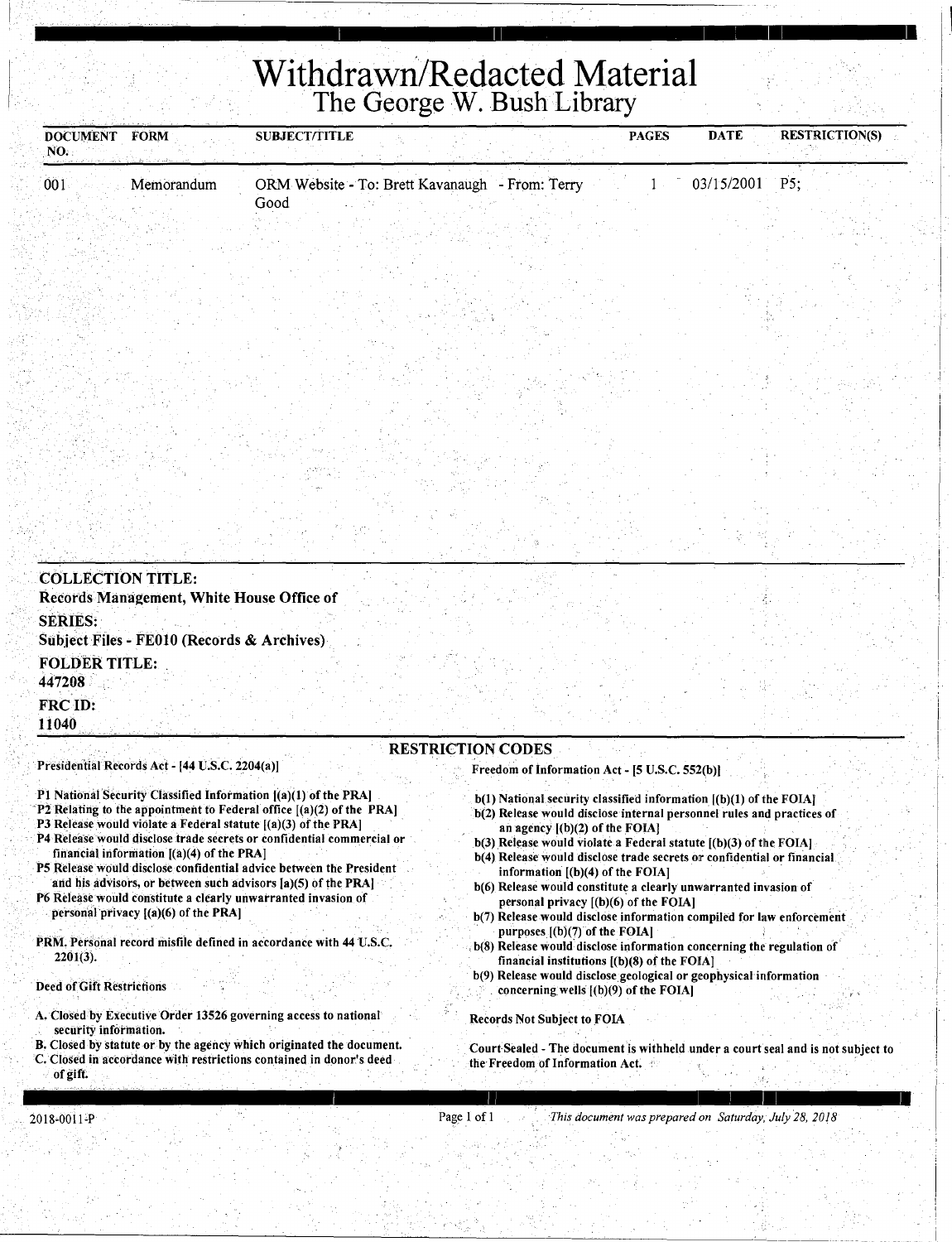Withdrawal Marker The George W. Bush Library

| <b>FORM</b> | <b>SUBJECT/TITLE</b> |                                                      |  | <b>PAGES</b> | <b>DATE</b>      | <b>RESTRICTION(S)</b> |  |
|-------------|----------------------|------------------------------------------------------|--|--------------|------------------|-----------------------|--|
|             |                      |                                                      |  |              |                  |                       |  |
| Memorandum  |                      | ORM Website - To: Brett Kavanaugh - From: Terry Good |  |              | $03/15/2001$ P5: |                       |  |

#### . This marker identifies the original location of the withdrawn item listed above. For a complete list of items withdrawn from this folder, see the Withdrawal/Redaction Sheet at the front of the folder.

| <b>COLLECTION:</b>                                                                                                                             |                                                                                                          |
|------------------------------------------------------------------------------------------------------------------------------------------------|----------------------------------------------------------------------------------------------------------|
| Records Management, White House Office of                                                                                                      |                                                                                                          |
| <b>SERIES:</b>                                                                                                                                 |                                                                                                          |
| Subject Files - FE010 (Records & Archives)                                                                                                     |                                                                                                          |
| <b>FOLDER TITLE:</b>                                                                                                                           |                                                                                                          |
| 447208                                                                                                                                         |                                                                                                          |
| FRC ID:                                                                                                                                        | <b>FOIA IDs and Segments:</b>                                                                            |
| 11040                                                                                                                                          | 2018-0011-P                                                                                              |
| OA Num.:                                                                                                                                       |                                                                                                          |
| 11813                                                                                                                                          |                                                                                                          |
| <b>NARA Num.:</b>                                                                                                                              |                                                                                                          |
| 11951                                                                                                                                          |                                                                                                          |
|                                                                                                                                                |                                                                                                          |
|                                                                                                                                                |                                                                                                          |
|                                                                                                                                                | <b>RESTRICTION CODES</b>                                                                                 |
| Presidential Records Act - [44 U.S.C. 2204(a)]                                                                                                 | Freedom of Information Act - [5 U.S.C. 552(b)]                                                           |
| P1 National Security Classified Information [(a)(1) of the PRA]                                                                                | b(1) National security classified information [(b)(1) of the FOIA]                                       |
| P2 Relating to the appointment to Federal office [(a)(2) of the PRA]                                                                           | b(2) Release would disclose internal personnel rules and practices of                                    |
| <b>P3 Release would violate a Federal statute [(a)(3) of the PRA]</b><br>P4 Release would disclose trade secrets or confidential commercial or | an agency $[(b)(2)$ of the FOIA].<br>b(3) Release would violate a Federal statute [(b)(3) of the FOIA]   |
| financial information $[(a)(4)$ of the PRA]                                                                                                    | b(4) Release would disclose trade secrets or confidential or financial                                   |
| P5 Release would disclose confidential advice between the President                                                                            | information $(1)(4)$ of the FOIA.                                                                        |
| and his advisors, or between such advisors [a)(5) of the PRA]<br>P6 Release would constitute a clearly unwarranted invasion of                 | b(6) Release would constitute a clearly unwarranted invasion of<br>personal privacy {(b)(6) of the FOIA] |
| personal privacy [(a)(6) of the PRA]                                                                                                           | b(7) Release would disclose information compiled for law enforcement                                     |
|                                                                                                                                                | purposes [(b)(7) of the FOIA]                                                                            |

PRM. Personal record misfile defined in accordance with 44 U.S.C.  $2201(3)$ .

Deed of Gift Restrictions

- A. Closed by Executive Order 13526 governing access to national . security information.
- B. Closed by statute or by the agency which originated the document. . C. Closed hi accordance with restrictions contained in donor's deed or gift.

*This Document was withdrawn on 7/28/2018 by PSC* 

b(8) Release would disclose information concerning the regulation of

Court Sealed - The document is withheld under a court seal and is not subject to

b(9) Release would disclose geological or geophysical information

financial institutions [(b)(8) of the FOIA)

concerning wells [(b)(9) of the FOIA]

Records Not Subject to FOIA

the Freedom of Information Act.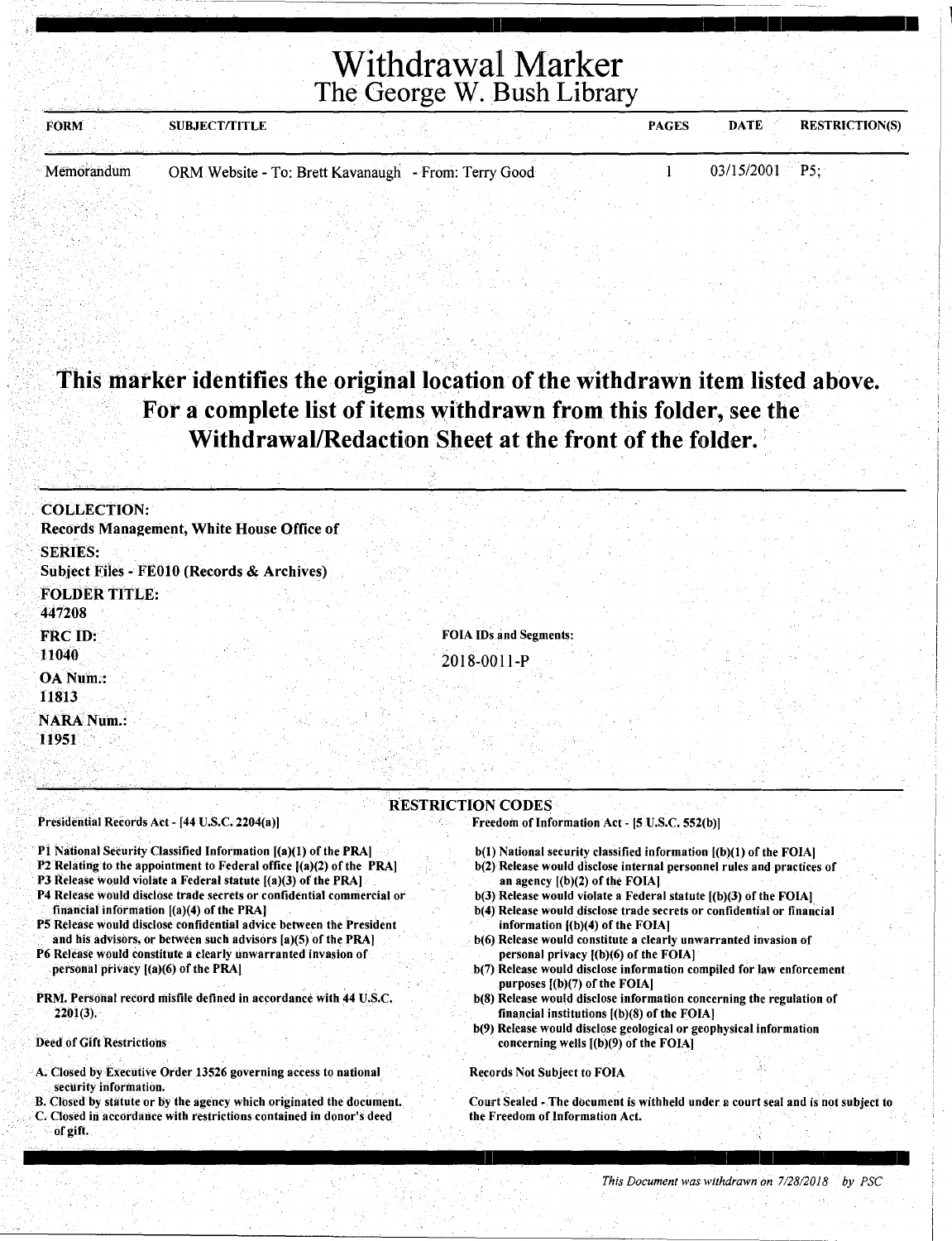



**Records Management** Services

**Presidential Records** Management

**Electronic Request** Form

FAOs

**External Links** 

Contact Us

Home

## **Frequently Asked Questions**

- $\bullet$  What is a record?
- What is a Presidential Record?
- What is Records Management?
- Are Vice-Presidential Records different than Presidential Records?

#### What is a record?

As defined in 44 U.S.C. Section 3301, records are: "all books, papers, maps, photographs, machine readable materials, or other documentary materials, regardless of physical form or characteristics, made or received by an agency of the United States Government under Federal law or in connection with the transaction of public business and preserved or appropriate for preservation by that agency or its legitimate successor as evidence of the organization, functions, policies, decisions, procedures, operations, or other activities of the Government or because of the informational value of data in them."

Top of the page

#### **What is a Presidential Record?**

The term "Presidential records" means documentary materials, or any reasonably segregable portion thereof, created or received by the President, his immediate staff, or a unit or individual of the Executive Office of the President whose function is to advise and assist the President, in the course of conducting activities which relate to or have an effect upon the carrying out of the constitutional, statutory, or other official or ceremonial duties of the President.  $(44 \text{ U.S.C. }$  \$ 2201)

Top of the page

#### What is Records Management?

Records Management are the managerial activities involved with respect to records creation, records maintenance and use, and records disposition in order to achieve adequate and proper documentation of the policies and transactions of the Federal Government and effective and economical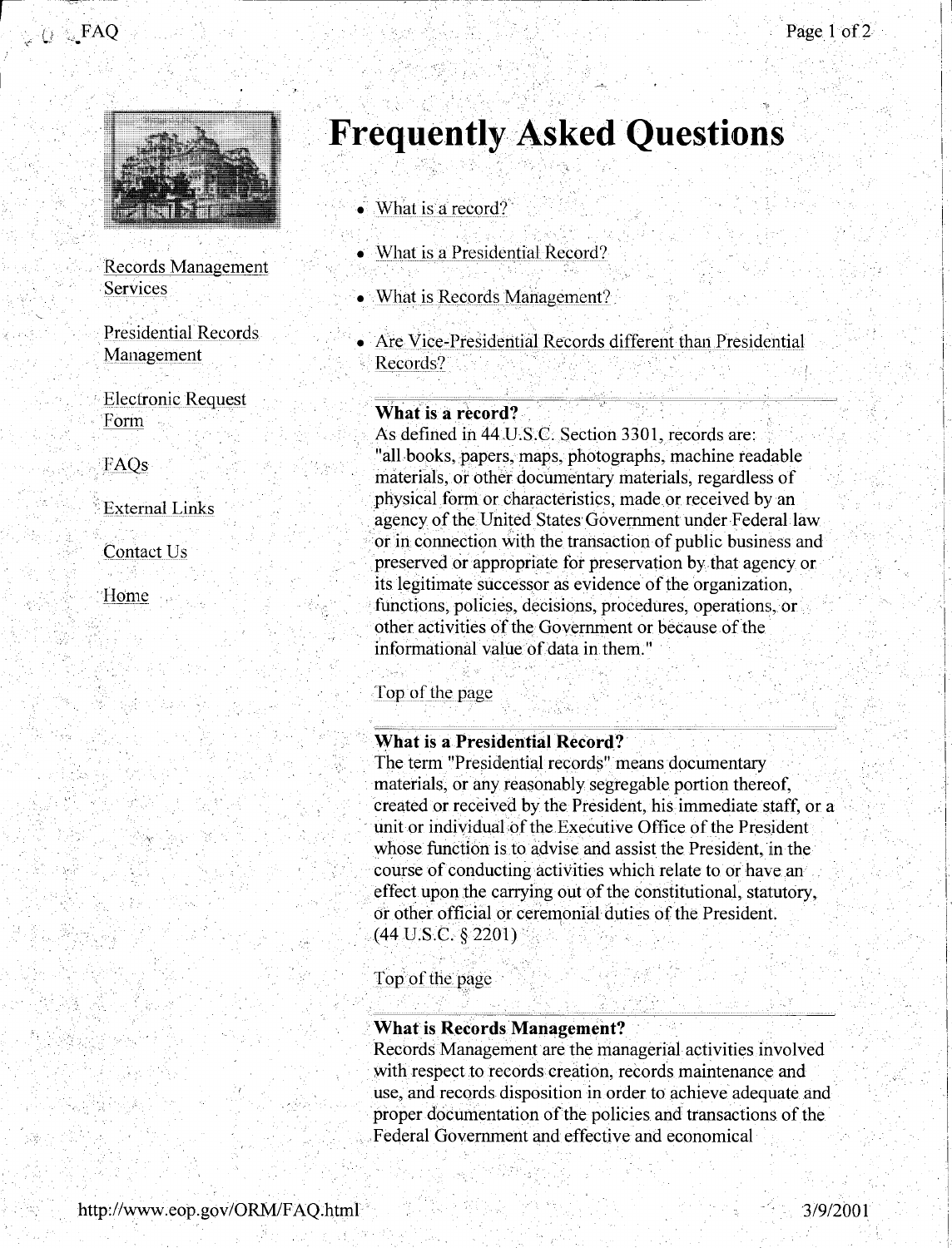$\mathbf{I}$ i

#### management of agency operations.

#### 44 U.S.C.  $\frac{2901}{\pi}$  Top of the page

#### **Are Vice-Presidential Records different than Presidential Records?**

. Vice-Presidential records shall be subject to the provisions of this chapter in the same manner as Presidential records. ,The duties and responsibilities of the Vice President, with respect to Vice-Presidential records, shall be the same as the duties and responsibilities of the President under this chapter with respect to Presidential records. The authority of the Archivist with respect to Vice-Presidential records shall be the same as the authority of the Archivist under this chapter with respect fo Presidential records, except that the Archivist. may, when the Archivist determines that it is in the public interest, enter into an agreement for the deposit of Vice-Presidential records in a non-Federal archival depository. Nothing in this chapter shall be construed to authorize the establishment of separate archival depositories for such Vice-Presidential records.

*:* ( 44 l].S.C Chapter 22 § 2207)

Top of the page

·., ..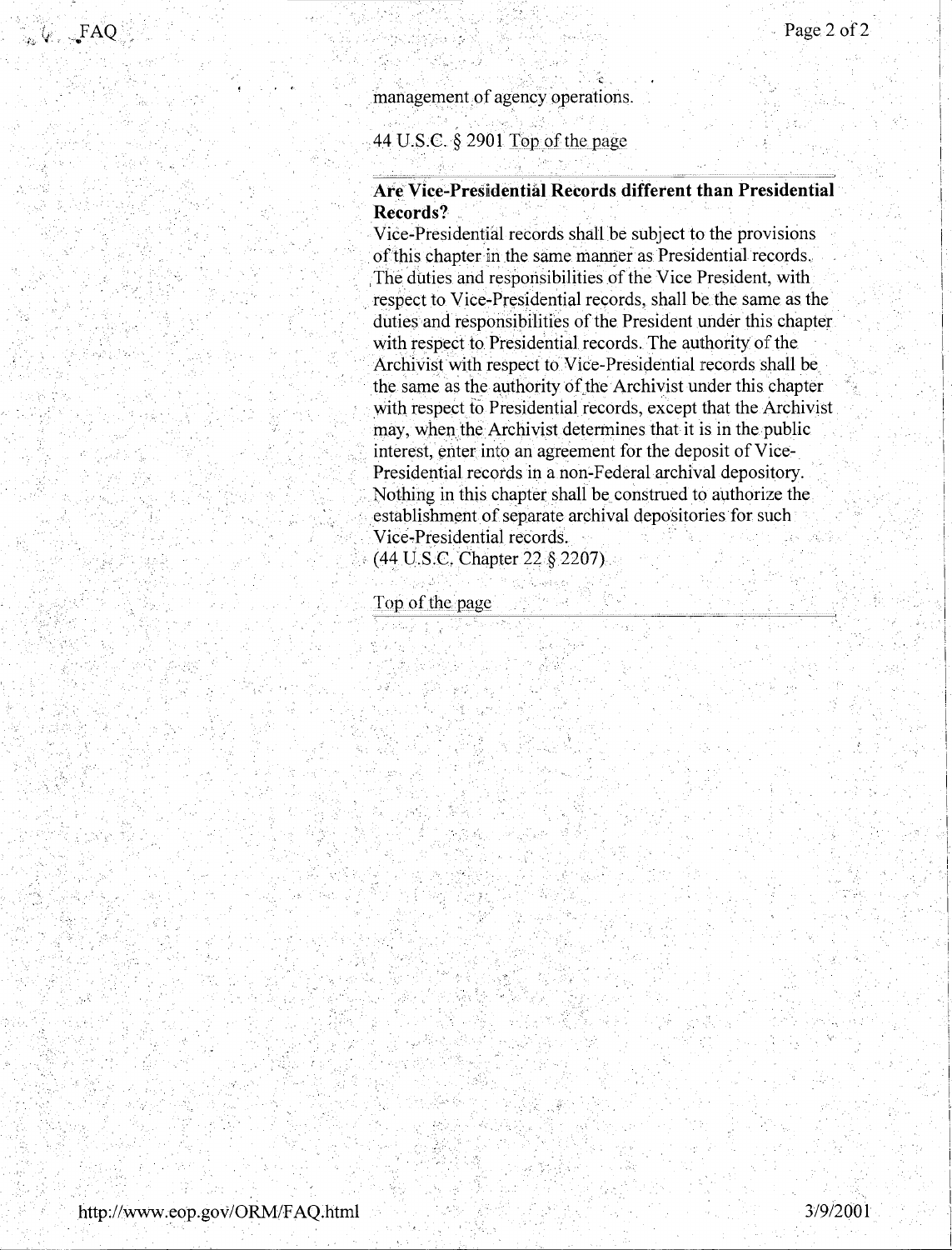#### March 1, 2001

MEMORANDUM FOR: BRETT KAVANAUGH

ASSOCIATE COUNSEL

FROM:

**TERRY GOOD** OFFICE OF RECORDS MANAGEMENT

\ 1~· •ુ<sup>ં,</sup> જ્∼ા

#### RE: OFFICE OF RECORDS MANAGEMENT WEBSITE

ORM has designed a webpage for the EOP website. Markus Most of our office, working in conjunction with Mike Lingenfelter of OA, has created this modern day billboard.

The internal design phase is finished. We are now ready for outside review and comment. We would be pleased to receive your comments and suggestions. We understand that White House Counsel also must review it. Finally, it must pass OA Counsel's review.

We believe that this new medium allows us to reach out to the White House staff in a more informative way. Further, by employing the "Electronic Request Form," White House staff can more quickly ask for documents/information and receive responses. We don't see any downsides.

At the moment, access to the prototype can be gained by selecting:

a) "Netscape" on your monitor screen

b) typing "www.eop.gov/ORM

If you wish, you may now use the "Electronic Request Form" to test thismeans of communication.

Hopefully, it will meet with your approval.

APPROVE \/ LET'S TALK

CC: Harriet Miers John Gardner